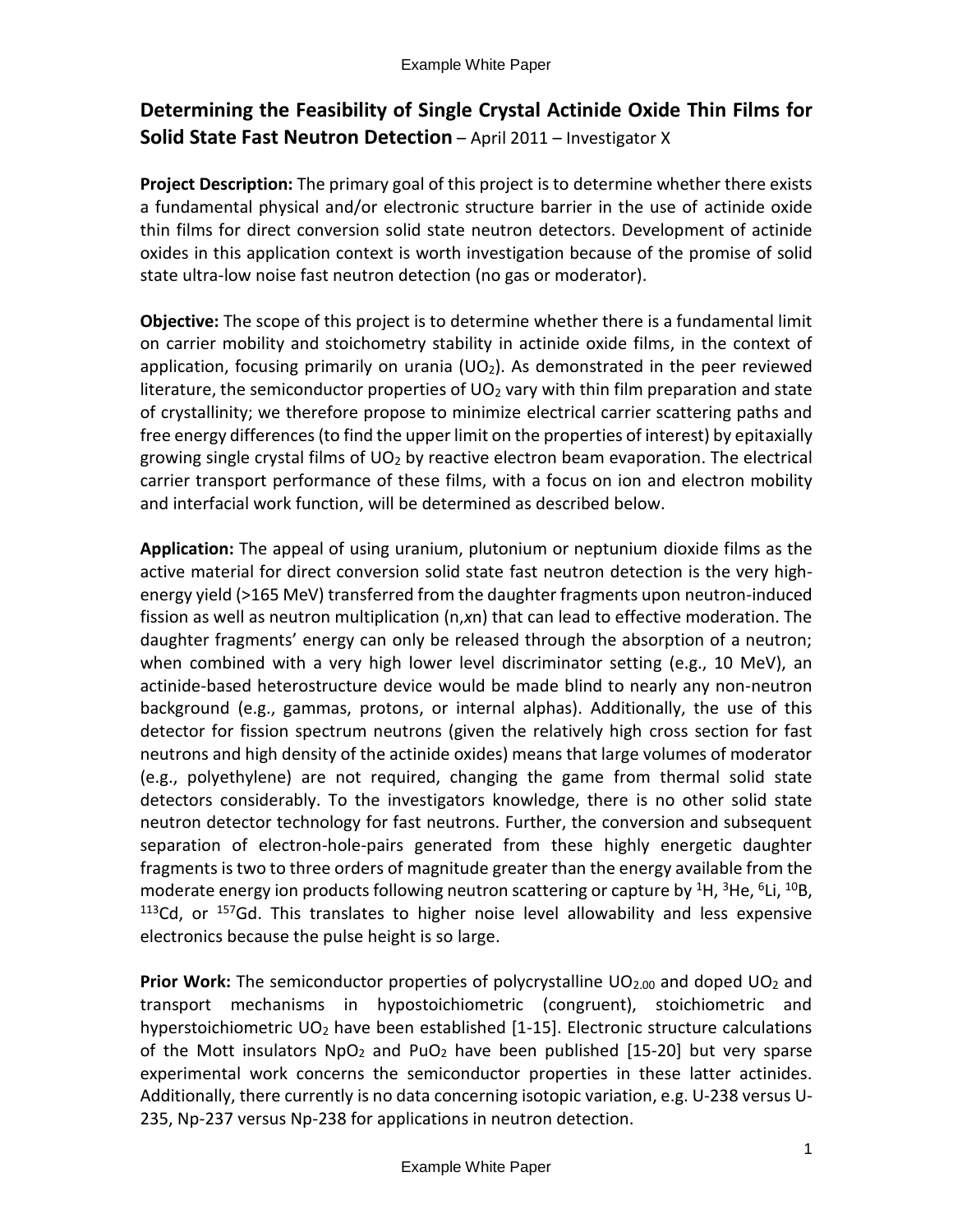It should be stated that uranium oxides are proposed to yield intrinsic electronic properties equivalent to or much better than the intrinsic properties of conventional Si, Ge, and GaAs semiconductor materials [1] and that both diodes and transistors have been demonstrated using thin films of  $UO<sub>2</sub>$  [1]. However, there appears to be significant differences in the electrical carrier transport properties depending on the preparation and/or final local physical structure of the thin film. These thoughts are corroborated by an early paper [6] which compared the photoconductivity of an adherent powder thin film to a polycrystalline film (where the grain boundary and trapping center density is significantly differentiating) finding that the powder film would not yield a photocurrent upon UV/Vis incident light. Such a revelation is not intuitive, and it is not clear from the open literature that anyone has tried to remove these grain boundary and trapping center effects. Thus we suggest that the most direct means of determining whether carrier mobility is a showstopper is to initiate and focus our study of actinide oxide films with single-crystal, thin-films. There is currently only one satisfactory method of producing such films using solution methods [23], however, these films are very small, it is still difficult to control film thickness using the method, and the preparation will change depending on the actinide. We propose reactive electron beam evaporation as it is currently the industry standard for epitaxial growth and the best available method to grow single crystals and control film thickness (which will also be amenable to large area deposition if desired down the road).

## **Challenges to actinide oxide development as semiconductor materials:**

Depending on the dopant and its concentration our starting actinide  $^{238}$ UO<sub>2.00</sub> can become hypostoichiometric (congruent), which changes the electronic structure in ways that may or may not prove useful.

The electrical conductivity of  $UO_{2.001}$  vs that of  $UO_{1.994}$  varies by four orders of magnitude (24). The lack of accurate determination of stoichiometry likely explains the large variability in electrical resistivity reported in the literature for urania. It is certainly not currently appreciated what the optimal oxide stoichiometry is and range (gap, resistivity, mobility, stability) for a given application. Consequently, electrical properties of uranium oxide semiconductors should be measured with attention paid to such parameters as oxygen content. Oxidative changes may be less of a concern for  $^{238,239}$ Pu or  $^{237,238}$  NpO<sub>2</sub> because of their lower susceptibility to oxidation even at high temperature.

The mechanism responsible for electrical carrier mobility is currently not understood but has been for Eu and Ce doped hyperstoichiometric  $UO<sub>2</sub>$  confirmed as small polaron hopping [25], nor is the relationship to hypostochiometry where the resistivity tends to be lower. It is also not understood how an isotope with higher specific activity (than U-238) will impact material resistivity and electron mobility. To exacerbate the problem, accurate band structure calculations that might lend some insight to structure functional relationships of actinide oxides are presently not developed enough due to the strong electron correlation of the actinide 5f orbitals